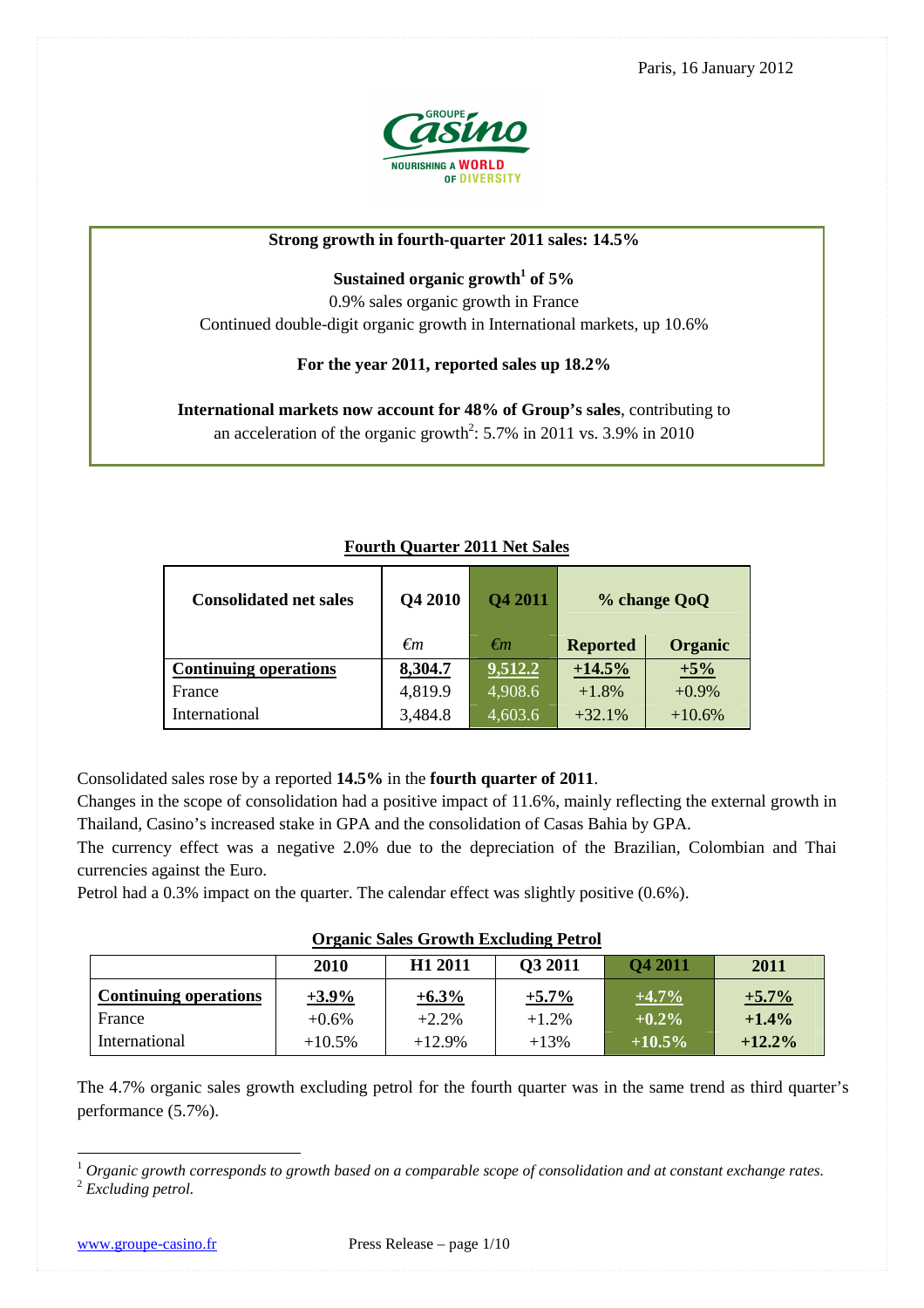# **Q4 2011 Sales**

# **Organic growth excluding petrol of 0.2% in France**

In the fourth quarter of 2011, organic growth excluding petrol in France came to  $+0.2\%$ .

- The convenience formats enjoyed solid total sales growth, with sales up 2.3% at Monoprix, 0.5% at Franprix (on an organic basis) and 1.2% excluding petrol at Casino Supermarkets. The Superettes' sales were down 1.1%.
- Leader Price's same-store sales<sup>3</sup> were almost stable (-0.1%), representing a satisfactory performance given the high basis of comparison  $(+5.6\%$  in the fourth quarter of 2010).
- Géant's same-store sales were down 2.4% excluding petrol, of which -1.8% in food and -5.8% in nonfood.
- Cdiscount continued to maintain a high growth level  $(+13.8\%)$ . The French e-commerce leader hence confirms its growth relay role in non-food sales at the Group's level, with an increase in cumulative sales of 2.8% (Cdiscount and Géant combined).

# **Double-digit organic growth in International markets (up 10.5% excluding petrol)**

International operations continued to enjoy strong organic growth excluding petrol (+10.5%), despite the exceptional situation in Thailand.

- Latin America continues to post very solid growth (11.7% on an organic basis, excluding petrol), driven by a sustained progression on a same-store basis (+9.8%).
- In Asia, the floods in Thailand led to a decline in Big C's same-store sales that was partly offset by a sharp rise in Vietnam same store sales. Overall, sales in Asia were down 0.3% on a same-store basis but were up by a strong 8.3% on an organic basis, reflecting the significant contribution of expansion.

Reported international sales were 32.1% higher, partly as a result of changes in the scope of consolidation, and accounted for 48% of the consolidated total in the fourth quarter (versus 42% in Q4 2010).

# **2011 Sales**

| 2011          | <b>Reported</b> | Organic  | <b>Organic excluding</b><br>petrol |
|---------------|-----------------|----------|------------------------------------|
| Group         | $+18.2%$        | $+6.3%$  | $+5.7\%$                           |
| France        | $+4.4%$         | $+2.6%$  | $+1.4%$                            |
| International | $+40.4%$        | $+12.2%$ | $+12.2%$                           |

### **2011 Sales Growth breakdown**

With consolidated sales up 18.2% in 2011, the Group reaches its objective of higher than 10% annual growth. Organic growth excluding petrol came to 5.7%, a sharp acceleration over 3.9% in 2010.

In France, the Group's market share in food is stable over the year, confirming the good complementarity between the various Group's banners<sup>4</sup>.

Thanks to Cdiscount performances, growth in Group's non-food sales online remained very strong.

International operations which accounted for 45% of consolidated sales in 2011 versus 38% in 2010, continued to expand at a rapid pace.

<sup>&</sup>lt;sup>3</sup> Same-store sales growth corresponds to underlying growth excluding the effect of store openings and closures during *the period.* 

<sup>4</sup> *Source Kantar: cumulative at end-P13, hypermarkets/supermarkets, FMCG and processed dairy products.*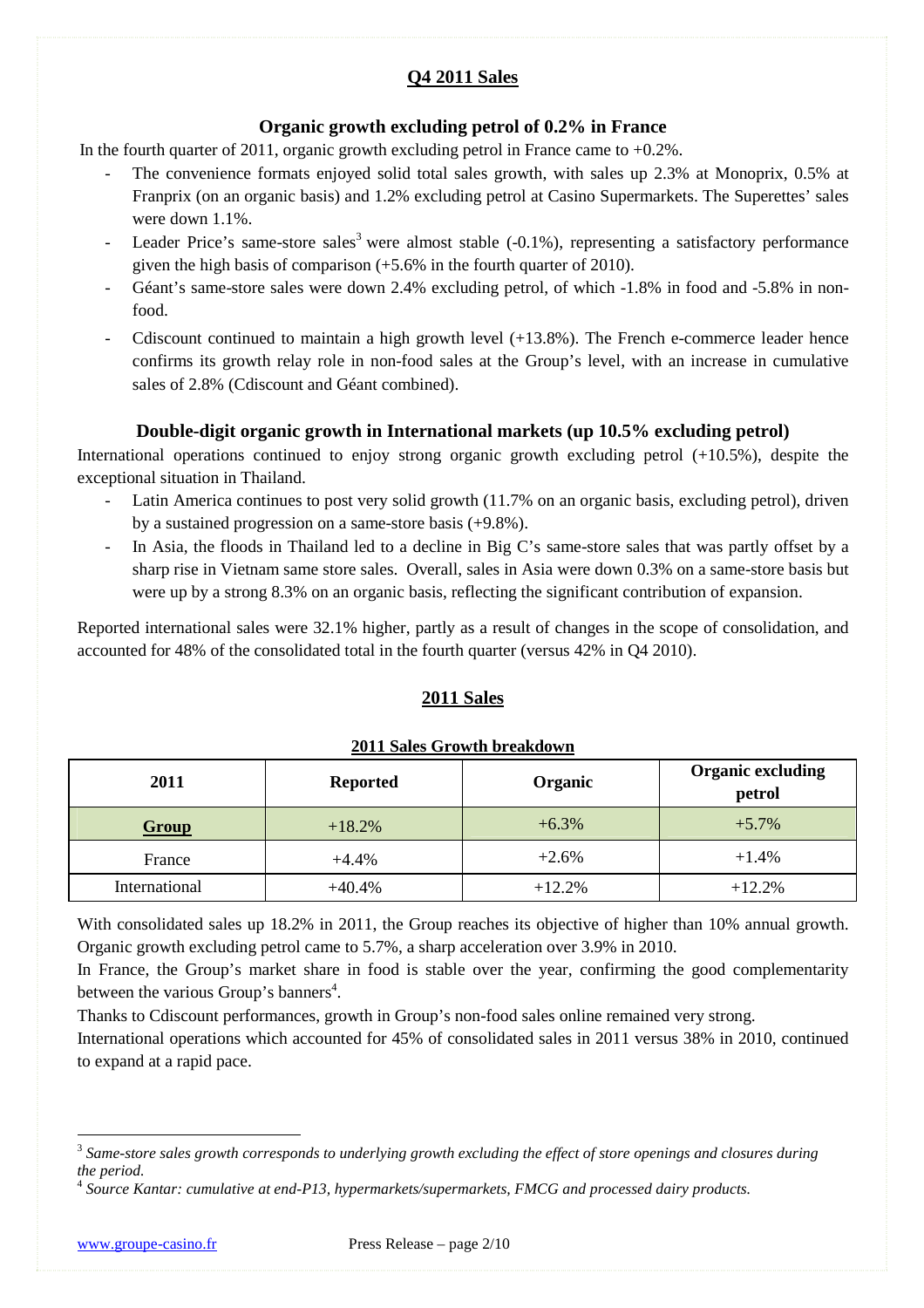## **FRANCE: Q4 2011 SALES**

Sales in France rose by 1.8% in the fourth quarter. Changes in scope of consolidation had a positive impact of 0.9%, corresponding accounted for 0.9% of growth, corresponding to the integration as a whole of two Franprix-Leader Price<sup>5</sup> franchisees over the period. Petrol effects added 0.7%. Organic growth excluding petrol increased by 0.2% for the period.

| $\epsilon$ m                  | Q4 2010 | <b>O4 2011</b> | <b>Organic growth excluding petrol</b> |
|-------------------------------|---------|----------------|----------------------------------------|
| Net sales, France             | 4,819.9 | 4,908.6        | $+0.2%$                                |
| <b>Casino France</b>          | 3,213.7 | 3,261.1        | $+0.6%$                                |
| Géant Casino hypermarkets     | 1,526.1 | 1,522.3        | $-2.2\%$                               |
| Casino supermarkets           | 886.3   | 905.3          | $+1.2%$                                |
| Superettes                    | 347.1   | 343.1          | $-1.1\%$                               |
| Consequent & Other businesses | 454.1   | 490.4          | $+8.8%$                                |
| <b>Franprix-Leader Price</b>  | 1,077.8 | 1,106.7        | $-1.8%$                                |
| <b>Monoprix</b>               | 528.5   | 540.7          | $+2.3%$                                |

## **Sales Growth Evolution**

### **Growth in Same-store Sales Excluding Petrol**

|                            | Q4 2011 same-store growth,<br>excluding petrol |
|----------------------------|------------------------------------------------|
| Géant Casino hypermarkets  | $-2.4%$                                        |
| <b>Casino Supermarkets</b> | $-1.3\%$                                       |
| Franprix                   | $-4.6%$                                        |
| <b>Leader Price</b>        | $-0.1\%$                                       |
| Monoprix                   | $+1.5%$                                        |

### **Franprix-Leader Price**

Franprix-Leader Price reported sales were up 2.7% in the fourth quarter, after the integration of two franchisees<sup>5</sup>.

**Leader Price's** same-store sales were almost stable at -0.1% in the fourth quarter, a satisfactory performance considering the high basis of comparison, which reflects the effects of the marketing initiatives implemented, continuing competitive pricing, targeted promotional offers, adjustments to assortments with a focus on core SKUs and enhanced communication. The expansion, as well as the renovation program, continued with 6 stores opened during the quarter and six renovated. In all, 27 stores were opened and 67 were renovated over the year.

Leader Price's market share was stable throughout the year in a hard discount market down by 0.3pts.

At **Franprix,** total sales were up 0.5% on an organic basis. The banner continued its expansion program: 33 stores were opened, raising to 67 the total number of stores opened since the beginning of the year. Same-store sales were down 4.6%, in line with prior quarters and due to Sunday afternoon closing and increased competition.

<sup>5</sup> *Refer to the appendix for details of changes in consolidation scope.*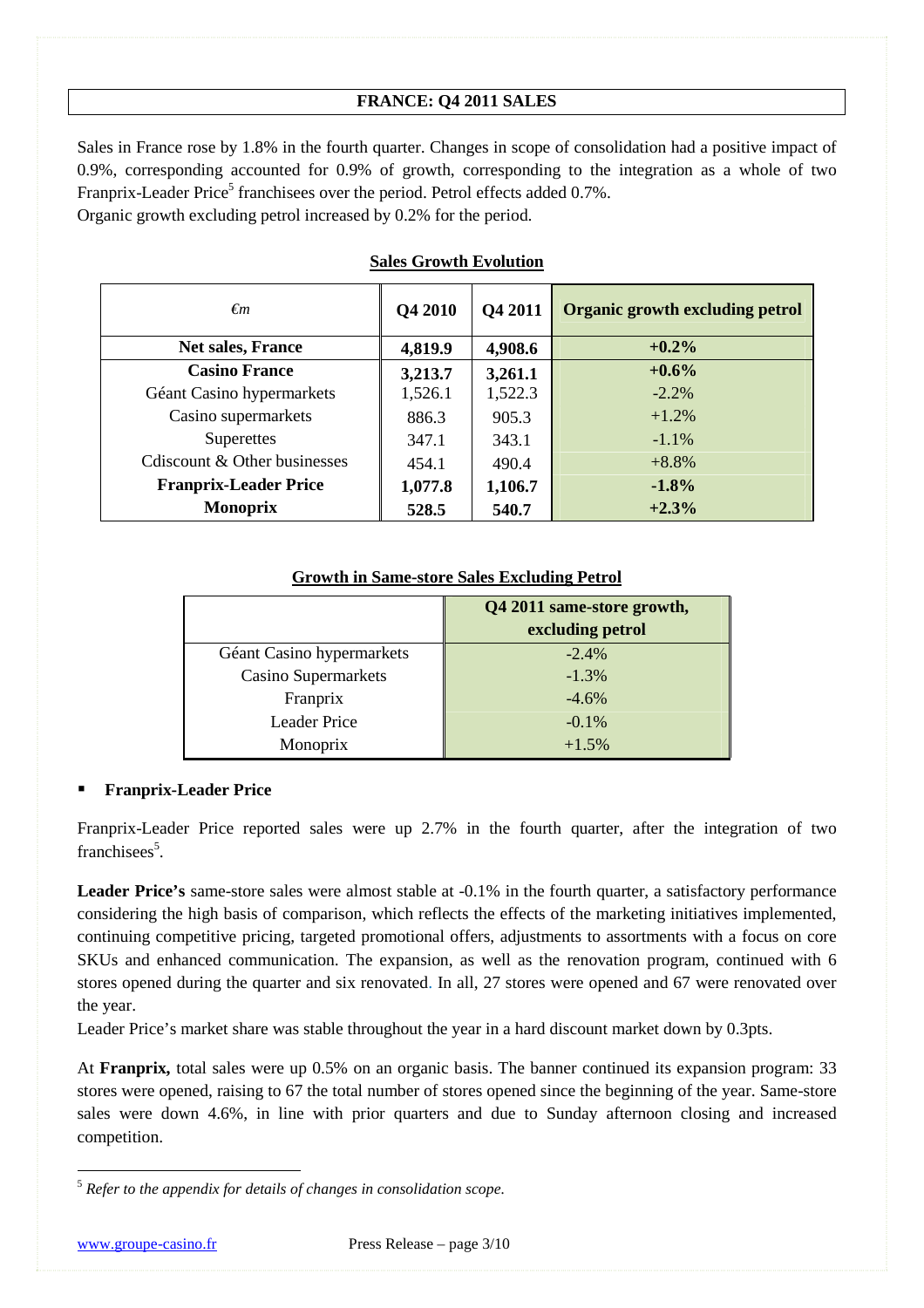#### **Monoprix**

Same-store sales at Monoprix rose by 1.5% excluding petrol, led by a good performance in *food*. The banner benefited from two promotional campaigns during the period, the "9 Days" from 5 to 16 October and the "Essential Days" from 16 to 27 November.

In the *non-food* segment, apparel sales were affected by a less favourable weather with higher temperatures than in the fourth quarter of 2010.

In all, Monoprix sales rose 2.3% in the fourth quarter.

The banner opened during the period 8 Monop', 5 Naturalia and 1 Citymarché, as well as 3 Monop'station located in railway stations. Naturalia has also acquired 3 organic products stores called Serpent Vert.

The banner's market share was stable over the year.

#### **Casino France**

#### **Géant**

In the fourth quarter, Géant's same-store sales excluding petrol contracted by 2.4%, mainly due to nonfood sales.

*Food* sales, which account for 70% of Géant's sales, were down 1.8%. Stores and market areas were progressively renovated in a satisfactory way.

Géant's market share of the food market was stable over the year.

*Non-food* sales were down 5.8%. Géant continued to deploy its strategy focused notably on selecting the most attractive product categories, and on the continued deployment of multi-channel distribution (pick up of Cdiscount packages weighing more than 30 kg in stores and Géant coupons distributed by Cdiscount). Furthermore, reduction in *non-food* selling space continued.

### **Cdiscount & Other businesses**

In the fourth quarter, Cdiscount delivered another strong performance (+13.8%), led by good performance in electrical appliances, homeware and toys. The levers deployed from H2 (advertising space broker and marketplace) progressively contributed to the growth dynamics of the site; a ramp-up is expected for 2012.

Cdiscount confirms its role as a growth relay in non-food at the Group level with Cdiscount and Géant combined sales, up 2.8% and 2.6% over 2011.

Moreover, according to the objectives, deployment of the multi-channel distribution was stepped up from the third quarter. At year-end there were more than 1,770 pick-up desks in Petit Casino and Franprix stores for packages weighing less than 30 kg, and 215 pick-up desks for packages over 30 kg.

Total sales from the **other businesses** (Cdiscount, Mercialys, Casino Caféteria, Banque Casino) were up 8.8% on an organic basis in the fourth quarter.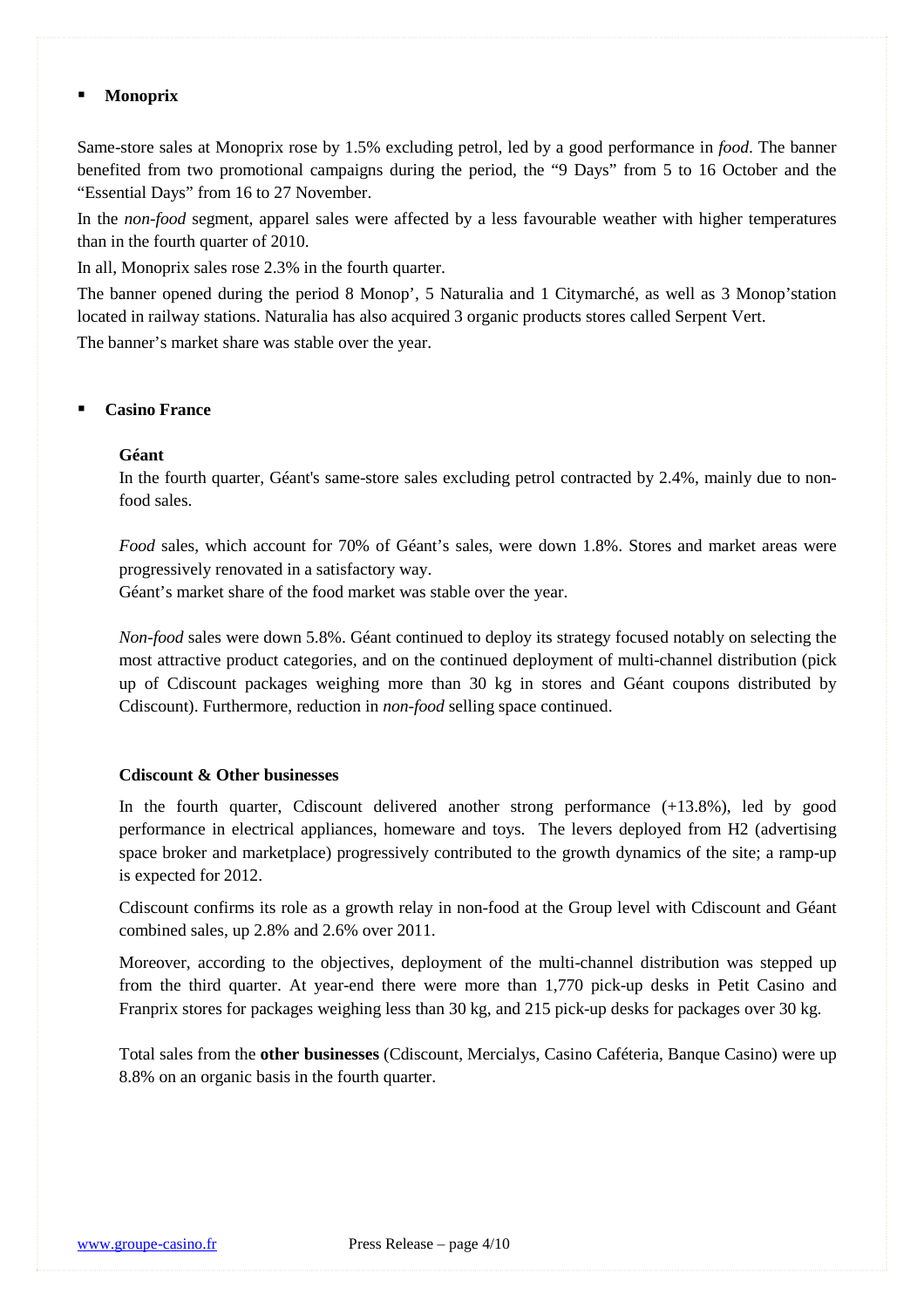### **Casino Supermarkets**

Casino Supermarkets' total sales rose by 1.2% (excluding petrol) in the fourth quarter. The contribution from expansion was significant (2.5%). Five supermarkets were opened during the quarter, bringing to 11 the total number of openings since the beginning of the year. Same-store sales for the quarter were down 1.3% (excluding petrol).

The banner's market share was stable over the year.

#### **Superettes**

Superettes sales were down 1.1% in the fourth quarter. 86 stores were opened during the period and the Casino Shopping concept continued to be deployed and enjoyed good sales momentum. After Marseille, St. Etienne and Lyon, three more Casino Shopping stores were opened, along with 16 Casino Shop.

One of the highlights of the fourth quarter was the signature of a partnership agreement between La Poste and the Group for the opening of convenience stores alongside local post offices. The five-year agreement will enable the Group to strengthen its presence in towns with less than 12,000 inhabitants.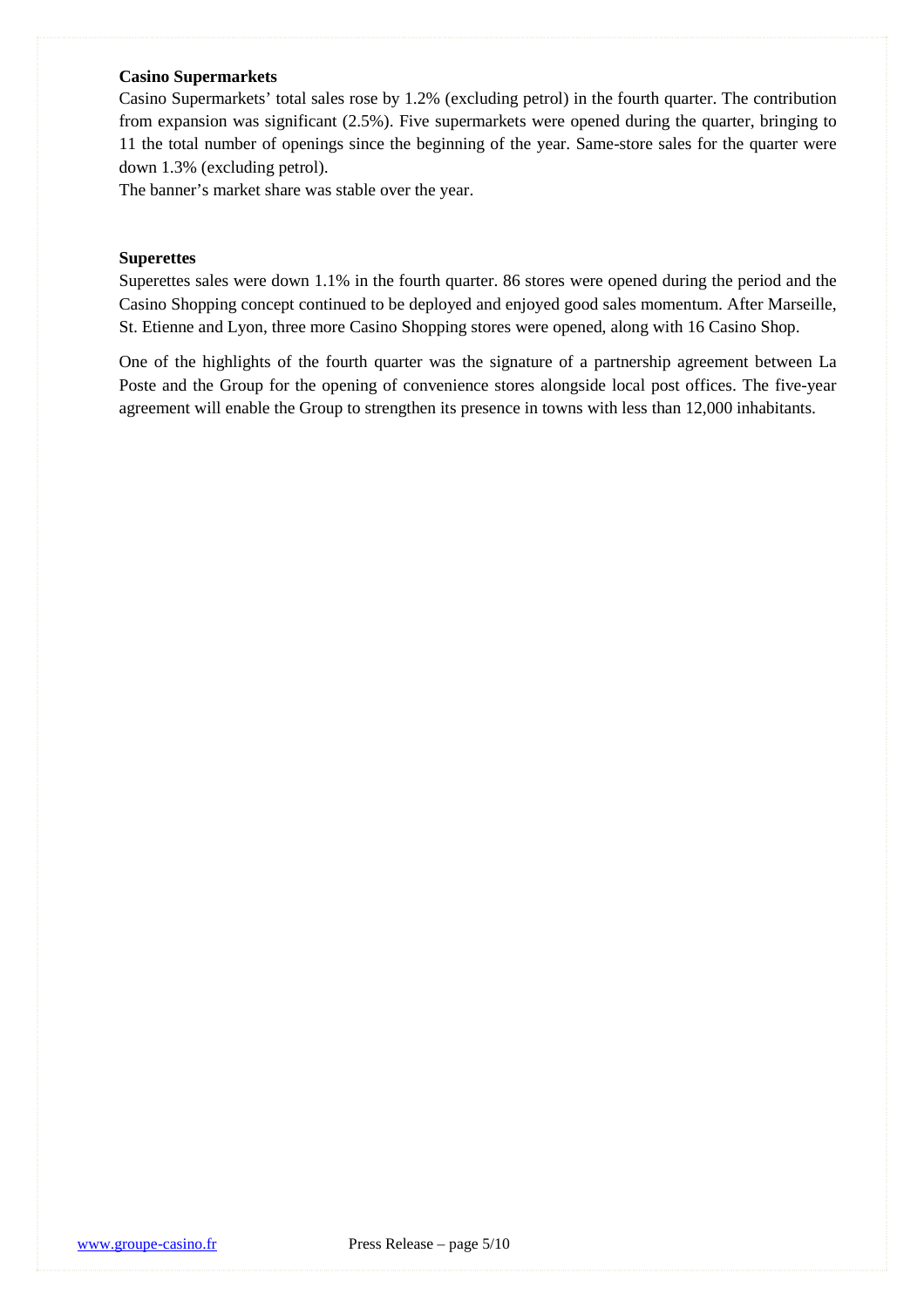## **INTERNATIONAL MARKETS: Q4 2011 SALES**

International sales increased by 32.1%.

Changes in the scope of consolidation<sup>6</sup> added 26.2%, while the currency effect was a negative 4.7%. Organic growth came to 10.6%.

|               | <b>Reported</b> | Organic growth | Same-store |
|---------------|-----------------|----------------|------------|
| Latin America | $+33.6%$        | $+11.8%$       | $+9.8\%$   |
| Asia          | $+38\%$         | $+8.3%$        | $-0.3\%$   |

#### **International Sales Evolution by Region – Q4 2011 vs. Q4 2010**

In **Latin America,** sales were up 11.8% in the fourth quarter on an organic basis, thanks to a very strong same-store growth in Brazil as well as in Colombia.

- In **Brazil**, GPA's same-store sales grew by 8.5%<sup>7</sup>, a performance in line with the trend established in prior quarters. Expansion continued, with twenty new stores opened in the fourth quarter.

In the *food* segment, GPA Food sales rose  $8.7\%$ <sup>6</sup>, lifted by the very strong performance of the cash & carry banner, Assaï, which repositioning of its product mix was a success, and of the supermarkets recently converted to the Extra banner. The Brazilian version of "Black Friday", the day in the United States when retailers offer promotional sales to kick off the Holiday shopping season, was an outstanding success for the Extra stores. A program to convert Extra Facil superettes into Mini Mercado Extra stores was launched, with 19 stores converted and 5 new stores opened during the quarter.

In the *non-food* segment, same-store sales by Globex<sup>8</sup> (including Casas Bahia since 1 November 2010) were up by 8.4%<sup>6</sup>. The e-commerce business (Nova Pontocom) continued their strong dynamism, with sales up  $31.5\%$ <sup>6</sup> thanks to the boost provided by the Black Friday campaign too.

- In **Colombia**, Exito continued to enjoy robust growth<sup>9</sup>, thanks mainly to strong performances by the Surtimax cash & carry stores. The "Special Prices Days" campaign was a success. According to the objectives, expansion focused on the convenience and discount formats, with 13 Surtimax and 9 Exito Express stores opened during the quarter, in line with objectives. 2 hypermarkets and 3 supermarkets were also opened during the period. Exito integrated for the first time its operations in Uruguay (Disco and Devoto).

**In Asia,** organic growth came to 8.3% in the fourth quarter, representing a very good performance in light of the exceptional situation in Thailand, which weighted on same-store growth in the region (-0.3%).

**-** In **Thailand**, Big C's same-store sales<sup>10</sup> were impacted by the floods that hit the country from October. As of today, all the hypermarkets have been re-opened. Only 2 Mini Big C were still in a re-opening process, which should be finalized in February. Acceleration of the Big C expansion pace, with 17 stores opened in the fourth quarter including 2 hypermarkets and shopping centres, made a significant contribution to the company's organic sales growth.

Total sales in Thailand were sharply higher due to the integration of the Carrefour stores acquired at the beginning of the year.

<sup>6</sup> *Refer to the appendix for details of changes in consolidation scope.* 

<sup>7</sup> *Data published by GPA – GPA will announce its 2011 results on 16 February 2012.* 

<sup>8</sup> *Globex includes the Ponto Frio, Casas Bahia and Nova Pontocom (e-commerce) businesses.* 

<sup>9</sup> *Exito will announce its fourth quarter sales on 24 February 2012.* 

<sup>10</sup> *Big C will announce its fourth quarter sales on 17 February 2012.*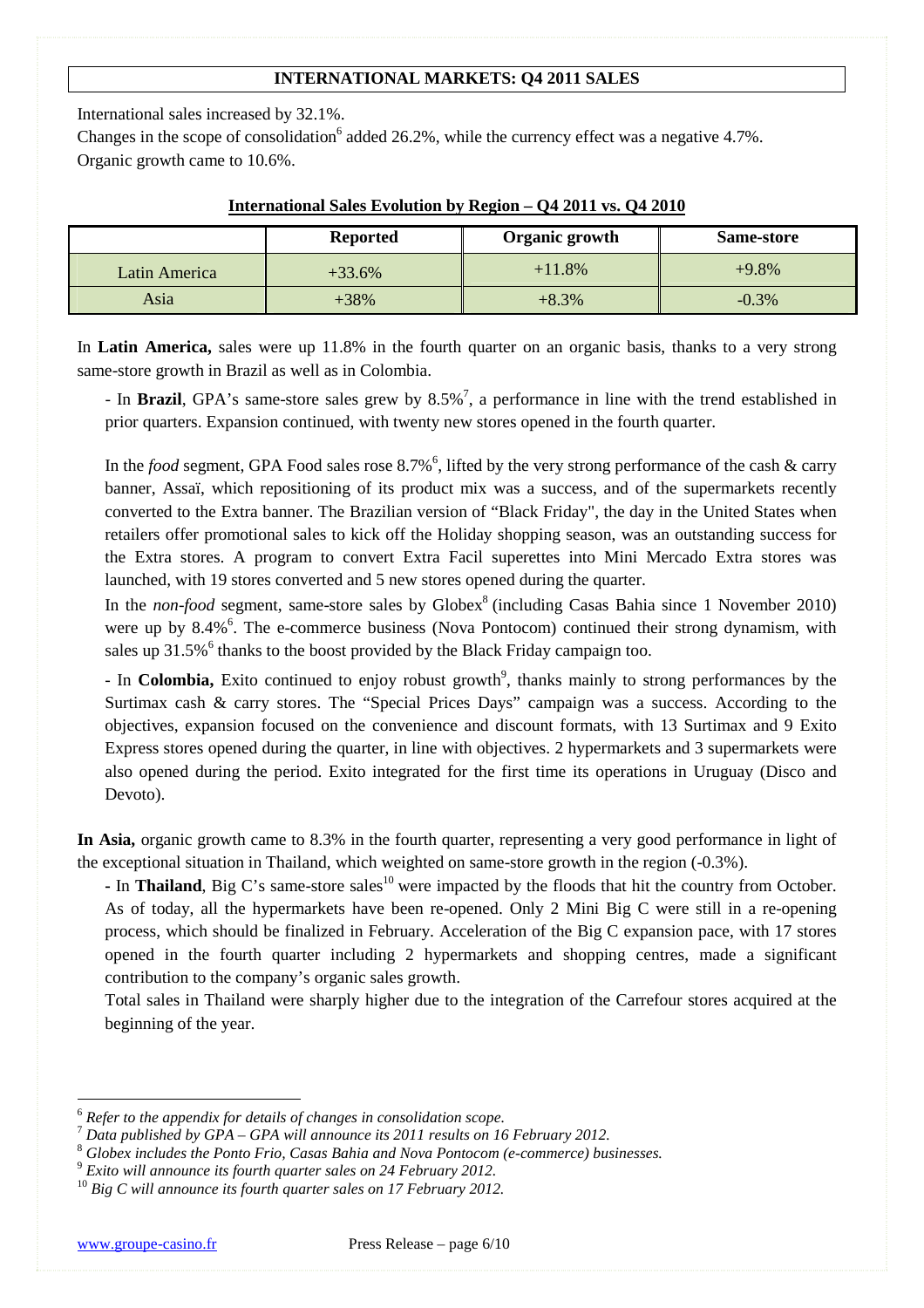**-** In **Vietnam,** the fourth quarter was characterized by a remarkable gear in expansion, opening 4 hypermarkets and shopping centres and 1 convenience store. As of end December, Vietnam had 18 hypermarkets and the same number of shopping centres. Sales growth's pace remained very high, with the stores opened last year gradually reaching their full potential.

Same-store sales in the **Indian Ocean** were up 1.4% and up 2.4% on an organic basis.

\* \* \*

**Next Casino Group's communication: 2011 Results, on 28 February, before the stock market opens** 

> **Analyst and Investor Contacts Régine Gaggioli** rgaggioli@groupe-casino.fr + 33 (0)1 53 65 64 17 or **IR\_Casino@groupe-casino.fr** + 33 (0)1 53 65 64 18

#### *Disclaimer*

*This press release has been prepared for informational purposes only and should not be construed as a solicitation or an offer to buy or sell securities or related financial instruments. Similarly, it does not and should not be treated as giving investment advice. It has no connection with the investment objectives, financial situation or needs of any receiver. No representation or warranty, express or implied, is provided in relation to the accuracy, completeness or reliability of the information contained in this document. It should not be regarded by recipients as a substitute for the exercise of their own judgments. All opinions expressed herein are subject to change without notice.*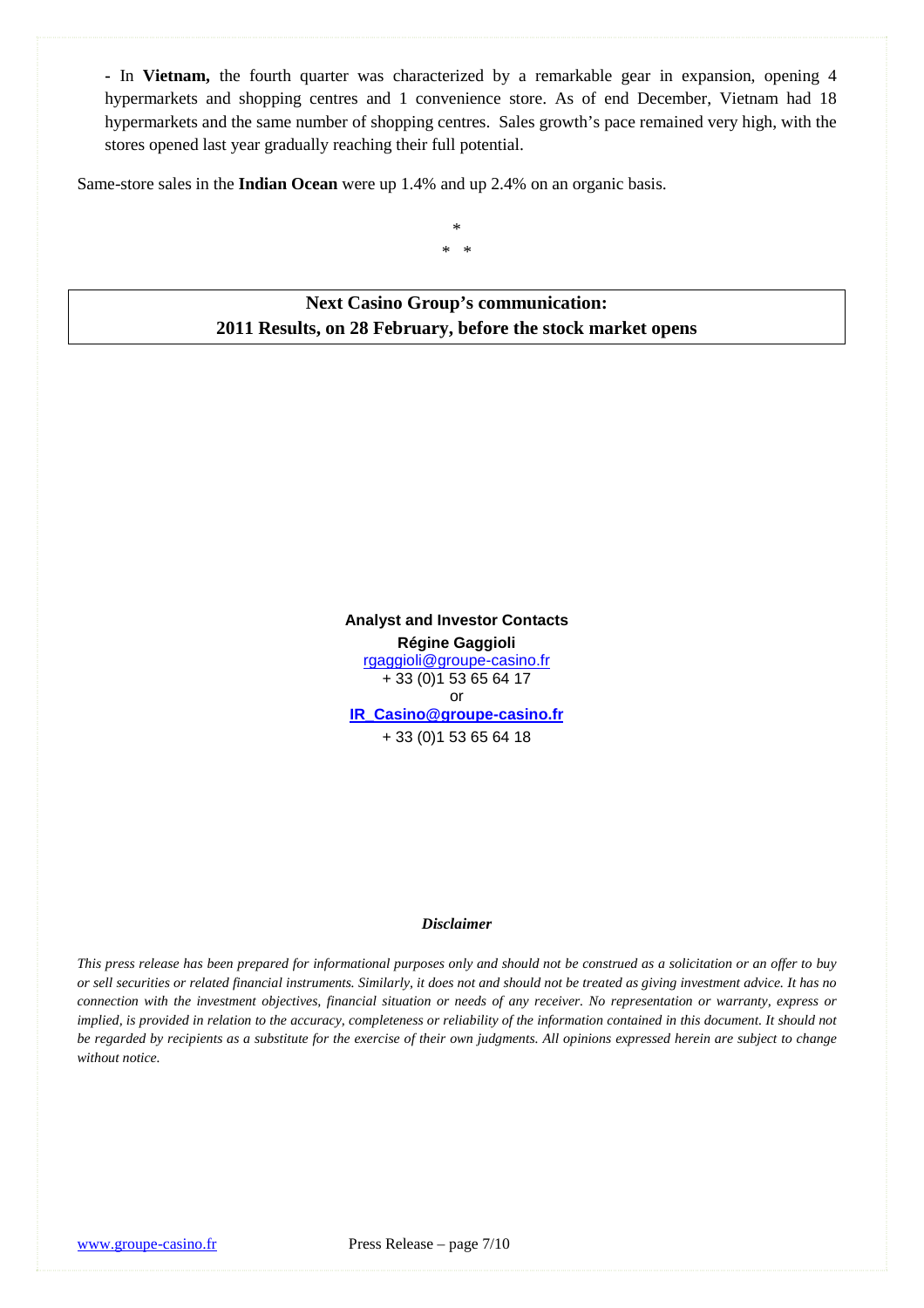## **Main changes in the scope of consolidation**

- Consolidation of Casas Bahia by GPA, from 1 November 2010.
- Consolidation of Carrefour Thailand's operations by Big C, from 7 January 2011.
- Full consolidation of 3 franchisees by Franprix-Leader Price from 1 February 2011.
- Deconsolidation of 1 franchisee by Franprix-Leader Price effective 1 September 2011.
- Increase in the percentage held in GPA at 43.1% as of 30 September 2011 (vs. 33.7% as of 30 September 2010).

|                                            | <b>Fourth quarter</b> |                |                   | % change  |                | 12 months          | % change |          |
|--------------------------------------------|-----------------------|----------------|-------------------|-----------|----------------|--------------------|----------|----------|
|                                            | 2010                  | 2011           | As                | At        | 2010           | 2011               | As       | At       |
|                                            | $\epsilon_{m}$        | $\epsilon_{m}$ | reported          | constant  | $\epsilon_{m}$ | $\epsilon_{m}$     | reported | constant |
|                                            |                       |                |                   | exchange  |                |                    |          | exchange |
|                                            |                       |                |                   | rates     |                |                    |          | rates    |
| <b>FRANCE</b>                              | 4,819.9               | 4,908.6        | $+1.8%$           | $+1.8%$   | 17,956.1       | 18,747.7           | $+4.4%$  | $+4.4%$  |
| Of which:                                  |                       |                |                   |           |                |                    |          |          |
| <b>Franprix – Leader Price</b>             | 1,077.8               | 1,106.7        | $+2.7%$           | $+2.7%$   | 4,025.8        | 4,410.0            | $+9.5%$  | $+9.5\%$ |
| <b>Monoprix</b>                            | 528.5                 | 540.7          | $+2.3%$           | $+2.3%$   | 1,914.3        | 1,973.0<br>- 11    | $+3.1%$  | $+3.1\%$ |
| <b>Casino France</b>                       | 3,213.7               | 3,261.1        | $+1.5%$           | $+1.5%$   | 12,016.0       | 12,364.8           | $+2.9%$  | $+2.9%$  |
| Géant Casino HM                            | 1,526.1               | 1,522.3        | $-0.3%$           | $-0.3%$   | 5,515.6        | 5,622.8            | $+1.9%$  | $+1.9%$  |
| Casino SM                                  | 886.3                 | 905.3          | $+2.1%$           | $+2.1%$   | 3,490.1        | 3,618.8            | $+3.7%$  | $+3.7%$  |
| Superettes                                 | 347.1                 | 343.1          | $-1.1%$           | $-1.1%$   | 1,494.4        | 1,485.2            | $-0.6%$  | $-0.6%$  |
| Other businesses                           | 454.1                 | 490.4          | $+8%$             | $+8%$     | 1,515.9        | 1,638.0            | $+8.1%$  | $+8.1%$  |
| <b>INTERNATIONAL</b>                       | 3,484.8               | 4,603.6        | $+32.1%$          | $+36.8%$  | 11,122.2       | $15,613.1 +40.4\%$ |          | $+41.7%$ |
| Of which:                                  |                       |                |                   |           |                |                    |          |          |
| <b>Latin America</b>                       | 2,692.2               | 3,596.7        | $+33.6%$          | $+38.9\%$ | 8,245.3        | $11,826.3$ +43.4%  |          | $+44.5%$ |
| Asia                                       | 547.6                 | 755.8          | $+38%$            | $+41.8%$  | 2,009.3        | 2,895.2            | $+44.1%$ | $+47.4%$ |
| <b>Other businesses</b>                    | 245.0                 | 251.1          | $+2.5%$           | $+2.4%$   | 867.6          | 891.6              | $+2.8\%$ | $+2.7%$  |
|                                            |                       |                |                   |           |                |                    |          |          |
| <b>Sales from continuing</b><br>operations | 8,304.7               |                | $9,512.2 +14.5\%$ | $+16.5%$  | 29,078.3       | $34,360.8 +18.2\%$ |          | $+18.7%$ |

|                              | 9 months | 9 months |           | 12 months   | 12 months |          |
|------------------------------|----------|----------|-----------|-------------|-----------|----------|
| Average exchange rates       | 2010     | 2011     | $%$ chge  | <b>2010</b> | 2011      | $%$ chge |
| Argentina (ARS/EUR)          | 0.195    | 0.174    | $-10.9\%$ | 0.193       | 0.174     | $-9.7\%$ |
| Uruguay (UYP/EUR)            | 0.038    | 0.037    | $-1.6\%$  | 0.038       | 0.037     | $-0.8\%$ |
| Thailand (THB/EUR)           | 0.024    | 0.023    | $-0.3\%$  | 0.024       | 0.024     | $-0.8\%$ |
| Vietnam (VND/EUR) $(x 1000)$ | 0.041    | 0.035    | $-15.1%$  | 0.041       | 0.035     | $-13.4%$ |
| Colombia (COP/EUR) (x 1000)  | 0.397    | 0.390    | $-1.8%$   | 0.397       | 0.389     | $-1.9\%$ |
| Brazil (BRL/EUR)             | 0.427    | 0.436    | $+2.2%$   | 0.428       | 0.430     | $+0.4%$  |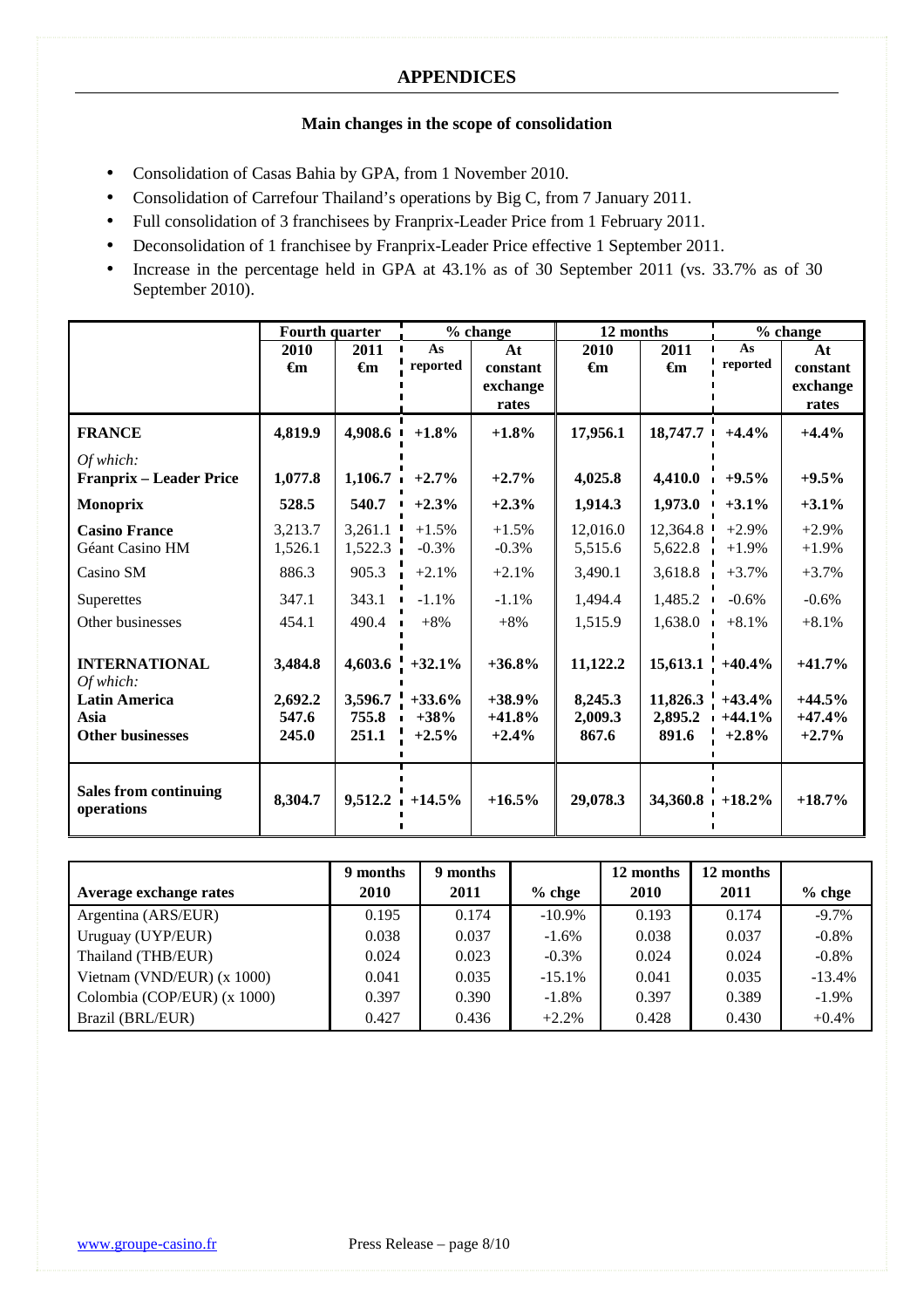## **Store Network**

| <b>France</b>                              | 31 Dec 10        | <b>30 Sept 11</b> | 31 Dec 11 |
|--------------------------------------------|------------------|-------------------|-----------|
| <b>Géant Casino hypermarkets</b>           | 125              | 127               | 127       |
| Of which French Affiliates                 | 6                | 8                 | 8         |
| <b>International Affiliates</b>            | 5                | 5                 | 5         |
| <b>French Franchises</b>                   | $\overline{c}$   |                   |           |
| + service stations                         | 99               | 101               | 101       |
| <b>Casino Supermarkets</b>                 | 405              | 414               | 422       |
| Of which French Franchise/Affiliates       | 54               | 49                | 51        |
| <b>International Affiliates/Franchises</b> | 27               | 32                | 32        |
| + service stations                         | 160              | 166               | 170       |
| <b>Franprix Supermarkets</b>               | 870              | 882               | 897       |
| Of which Franchise outlets                 | 515              | 373               | 379       |
| <b>Monoprix supermarkets</b>               | 494              | 497               | 514       |
| Of which Naturalia                         | 49               | 50                | 55        |
| Of which Franchise outlets/Affiliates      | 131              | 127               | 130       |
| <b>DIS Leader Price</b>                    | 585              | 602               | 608       |
| Of which Franchise outlets                 | 294              | 247               | 271       |
| Total Supermarkets & discount stores       | 2,354            | 2,395             | 2,441     |
| Of which Franchise outlets/Store           | 1,021            | 828               | 863       |
| <b>Petit Casino superettes</b>             | 1,791            | 1,774             | 1,758     |
| Of which Franchises                        | 29               | 29                | 29        |
| <b>Casino Shopping superettes</b>          |                  | 3                 | 6         |
| <b>Casino Shop superettes</b>              |                  |                   | 16        |
| <b>Eco Services superettes</b>             | $\boldsymbol{2}$ | $\mathbf{1}$      | 1         |
| Of which Franchises                        | 1                |                   |           |
| <b>SUP Spar</b>                            | 928              | 956               | 956       |
| Of which Franchises                        | 761              | 770               | 755       |
| <b>SUP Vival</b>                           | 1,767            | 1,810             | 1,752     |
| Of which Franchises                        | 1,766            | 1,809             | 1,750     |
| SUP Casitalia et C* Asia                   | 1                | 1                 | 1         |
| <b>MAG Franchisees</b>                     | 1,260            | 1,209             | 1,134     |
| Corners, Relay, Shell, Elf, Carmag         | 1,260            | 1,209             | 1,134     |
| <b>MAG Wholesale</b>                       | 926              | 920               | 937       |
| <b>TOTAL Convenience Stores</b>            | 6,675            | 6,674             | 6,561     |
| Of which Franchises outlets/Stores         | 4,744            | 4,738             | 4,606     |
| <b>Other Affiliate stores</b>              | 20               | 25                | 26        |
| Of which French Affiliates                 | 17               | 18                | 18        |
| International Affiliates                   | 3                | 7                 | 8         |
| <b>Other businesses</b>                    | 287              | 285               | 295       |
| Cafeteria                                  | 287              | 285               | 293       |
| Cdiscount                                  |                  |                   | 2         |
| <b>TOTAL France</b>                        | 9,461            | 9,506             | 9,450     |
| Hypermarkets (HM)                          | 125              | 127               | 127       |
| Supermarkets (SM)                          | 1,769            | 1,793             | 1,833     |
| Discount (DIS)                             | 585              | 602               | 608       |
| Superettes and other stores                | 6,695            | 6,699             | 6,587     |
| Other                                      | 287              | 285               | 295       |
|                                            |                  |                   |           |

**HM**: hypermarkets **SM**: supermarkets **DIS**: discount **SUP**: Superettes **MAG**: stores **DIV**: others **LGF**: franchise business lease